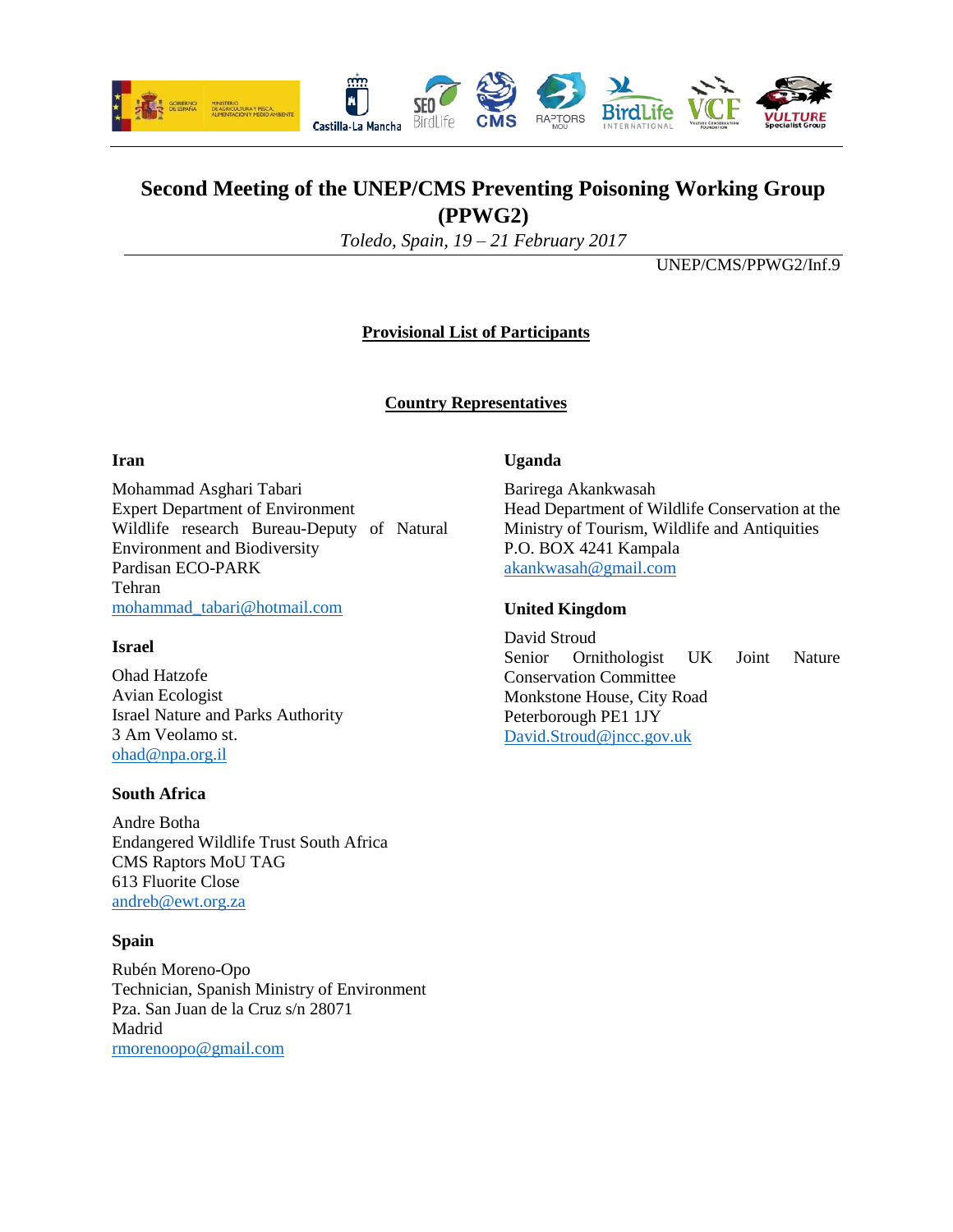### **Organizations**

#### **AEWA Secretariat**

Sergey Dereliev Technical Officer UNEP/AEWA Secretariat UN Campus, Platz der Vereinten Nationen 1 53113 Bonn Germany [sergey.dereliev@unep-aewa.org](mailto:sergey.dereliev@unep-aewa.org)

#### **Asociación Española de Agentes Forestales y de Medio Ambiente (AEAFMA)**

Luis Díaz Villaverde President Asociación Española de Agentes Forestales y de Medio Ambiente (AEAFMA) Spain [aeafma@gmail.com](mailto:aeafma@gmail.com)

### **BirdLife International**

Nicola Crockford Principal Policy Officer BirdLife International RSPB, The Lodge, Sandy SG19 2DL, UK [nicola.crockford@rspb.org.uk](mailto:nicola.crockford@rspb.org.uk)

#### **CMS Scientific Council**

Fernando Spina Chair Head of Science, Bird Migration Branch, Italian Ringing Centre ISPRA Via Cà Fornacetta 9 I-40064 Ozzano Emilia (BO) Italy [fernando.spina@isprambiente.it](mailto:fernando.spina@isprambiente.it)

### **Guardia Civil Spain**

Luis Fernando Solanas Almale Environmental Protection Service Headquarter-Guardia Civil Second Lieutenant 32, Batalla del Salado St. Madrid, 28045 [lfsolanas@guardiacivil.es](mailto:lfsolanas@guardiacivil.es)

### **FACE**

David Scallan Conservation Manager FACE European Federation for Hunting and Conservation Rue Frederick Pelletier 82 [david.scallan@face.eu](mailto:david.scallan@face.eu)

#### **International Finance Corporation (IFC)**

Alvaro Camina Biodiversity Specialist International Finance Corporation World Bank Group Paseo Reina Cristina 32 1B, Spain [acaminacardenal@ifc.org](mailto:acaminacardenal@ifc.org)

#### **International Crane Foundation (ICF)**

Claire Mirande Senior Director, Conservation Networking, International Crane Foundation 7103 Loper Road, Sauk City WI 535831 [mirande@savingcranes.org](mailto:mirande@savingcranes.org)

### **Instituto de Investigación en Recursos Cinegéticos (IREC)**

Beatriz Arroyo Instituto de Investigación en Recursos Cinegéticos (CSIC-UCLM) IREC, Ronda de Toledo 12 Ciudad Real Spain [beatriz.arroyo@uclm.es](mailto:beatriz.arroyo@uclm.es)

Judit Smits Visiting Sabbatical Professor IREC & Veterinary Medicine, University of Calgary, Canada 23 Calle De la Mata, Ciudad Real, Ciudad Real, Spain [judit.smits@ucalgary.ca](mailto:judit.smits@ucalgary.ca)

Rafael Mateo **Director** Instituto de Investigación en Recursos Cinegéticos (IREC) C/ Estrella 74, Ciudad Real, Spain [rafael.mateo@uclm.es](mailto:rafael.mateo@uclm.es)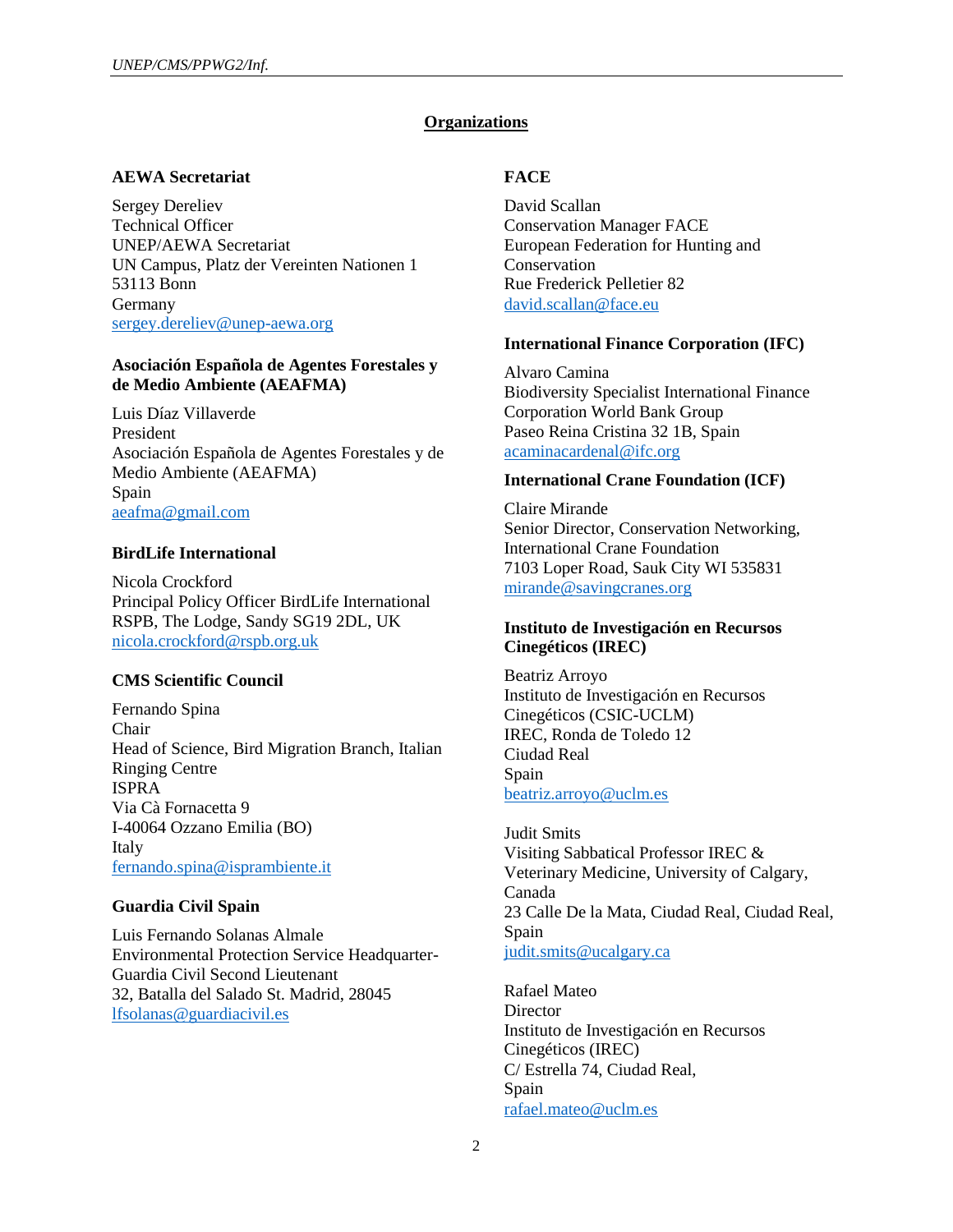# **Italian National Institute for Environmental Protection and Research (ISPRA)**

Alessandro Andreotti Researcher ISPRA Institute for Environmental Protection and Research Via Ca' Fornacetta 9 40064 Ozzano Emilia [alessandro.andreotti@isprambiente.it](mailto:alessandro.andreotti@isprambiente.it)

# **IUCN**

Violeta Barrios Programme Officer IUCN Centre for Mediterranean Cooperation Calle Marie Curie 22 Spain [violeta.barrios@iucn.org](mailto:violeta.barrios@iucn.org)

# **MME/BirdLife Hungary**

Márton Horváth Kolto, Budapest HU, 1121 [mme@mme.hu](mailto:mme@mme.hu)

# **Nature Conservation Agency of the Czech Republic**

Jan Plesnik Adviser to Director of Nature Conservation Agency of the Czech Republic Kaplanova 1931, CZ-148 00 Praha 11-Chodov [jan.plesnik@nature.cz](mailto:jan.plesnik@nature.cz)

# **Raptors MOU Secretariat**

Nick P Williams Head of Coordinating Unit - CMS Raptors MoU c/o CMS Office - Abu Dhabi [nick.williams@cms.int](mailto:nick.williams@cms.int)

### **Royal Society for the Protection of Birds (RSPB)**

Neil Douglas RSPB UK HQ, The Lodge, Potton Road, Sandy, Bedfordshire, SG19 2DL United Kingdom [Neil.Douglas@rspb.org.uk](mailto:Neil.Douglas@rspb.org.uk)

# **Sporting Arms and Ammunition Manufacturers' Institute (SAAMI)**

Richard Patterson Executive Director Sporting Arms and Ammunition Manufacturers' Institute, INC 11 Mile Hill Road United States [rpatterson@saami.org](mailto:rpatterson@saami.org)

# **SEO/BirdLife**

David de la Bodega Expert on Environmental Crime and Poisoning Calle Melquiades Biencinto 34; 28053 Madrid, Spain [ddelabodega@seo.org](mailto:ddelabodega@seo.org)

Juan Carlos Atienza Head of Conservation [jcatienza@seo.org](mailto:jcatienza@seo.org)

Sara Cabezas-Díaz SEO/BirdLife Calle Melquiades Biencinto 34 28053 Madrid Spain [scabezas@seo.org](mailto:scabezas@seo.org)

# **Taif University**

Mohammed Shobrak Birds Adviser for Saudi Wildlife Authority and Dean of Academic Research Taif University Biology Department, Science Co [shobrak@saudibirds.org](mailto:shobrak@saudibirds.org)

# **UNEP/CMS/African-Eurasian Migratory Landbirds Action Plan (AEML AP)**

Olivier Biber Chair UNEP/CMS/AEML Working Group Brunngasse 2, 3011 Bern Switzerland [olivier.biber@nosoiseaux.ch](mailto:olivier.biber@nosoiseaux.ch)